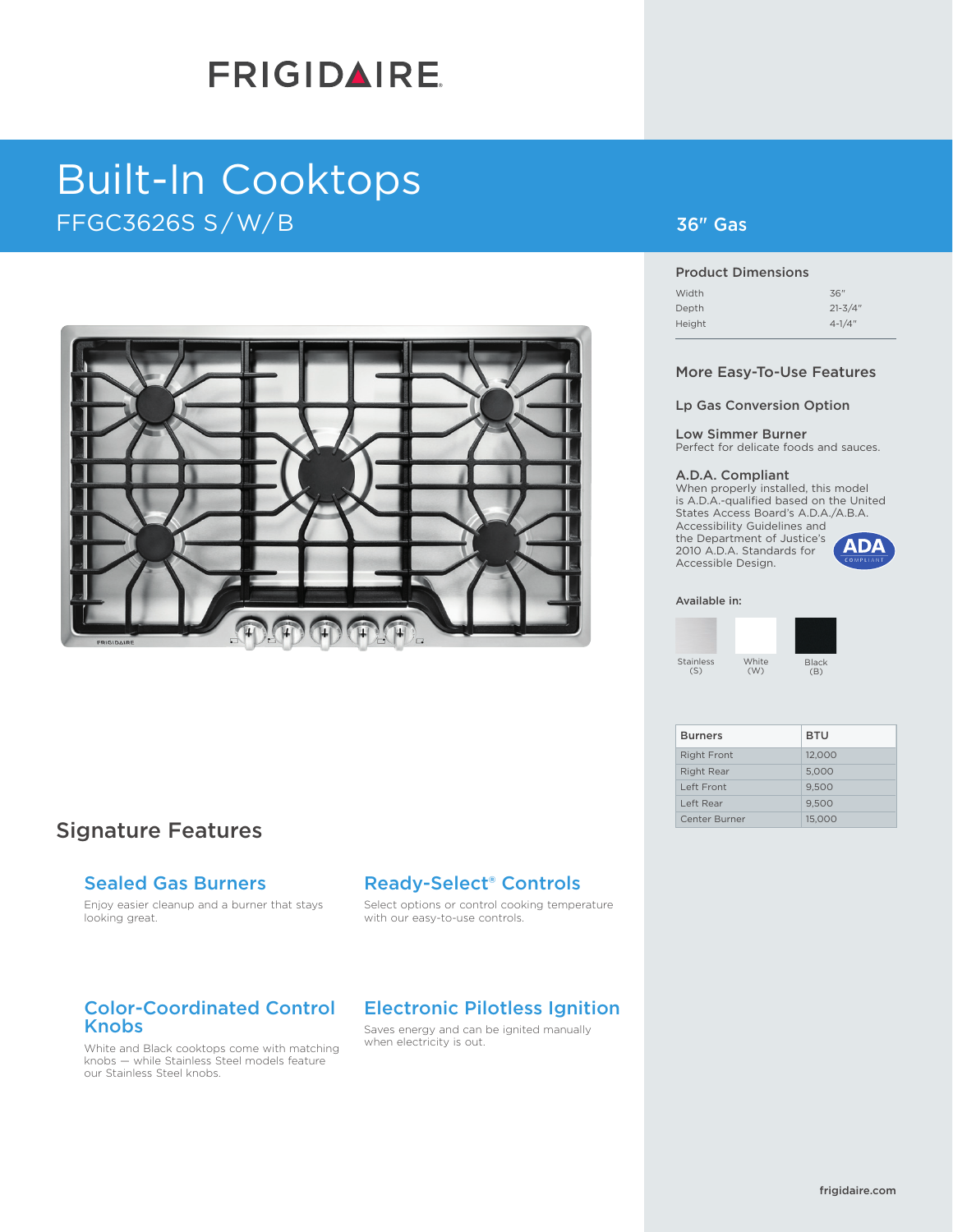## **FRIGIDAIRE**

| Features                                                                        |                                                                                     |
|---------------------------------------------------------------------------------|-------------------------------------------------------------------------------------|
| Controls                                                                        | Ready-Select <sup>®</sup>                                                           |
| Surface Type                                                                    | Deep-Well Stainless<br>Steel (S), Deep-Well<br>Color-Coordinated<br>Porcelain (W/B) |
| <b>Sealed Gas Burners</b>                                                       | Yes                                                                                 |
| Grates                                                                          | Cast Iron with Black<br>Matte Finish                                                |
| Right Front Element (BTU)                                                       | 12,000                                                                              |
| Right Rear Element (BTU)                                                        | 5,000                                                                               |
| Left Front Element (BTU)                                                        | 9,500                                                                               |
| Left Rear Element (BTU)                                                         | 9,500                                                                               |
| Center Burner (BTU)                                                             | 15,000                                                                              |
| Control Location                                                                | Front                                                                               |
| Knob Color                                                                      | Stainless (S),<br>Color-Coordinated<br>(W/B)                                        |
| Knob Type                                                                       | Plastic                                                                             |
| Bowl Type                                                                       |                                                                                     |
| Certifications                                                                  |                                                                                     |
| A.D.A. Compliant <sup>1</sup>                                                   | Yes                                                                                 |
| Specifications                                                                  |                                                                                     |
| Power Supply Connection Location                                                | Right Rear                                                                          |
| Gas Supply Connection Location                                                  | Right Rear                                                                          |
| LP Gas Conversion Kit                                                           | Included                                                                            |
| Voltage Rating                                                                  | 120V/60V/15A                                                                        |
| Amps @ 120 Volts                                                                | 1.0                                                                                 |
| Minimum Circuit Required (Amps)                                                 | 15                                                                                  |
| Approved for Electric Single Wall Oven<br>Combination Installation <sup>2</sup> | Yes                                                                                 |
| Shipping Weight (Approx.)                                                       | 60 Lbs.                                                                             |

'When properly installed, this model is A.D.A.-qualified based on the<br>United States Access Board's A.D.A./A.B.A. Accessibility Guidelines and<br>the Department of Justice's 2010 A.D.A. Standards for Accessible Design. *2Cooktops are approved for installation above any of our Electric Single Wall Ovens.*



*NOTE: Always consult local and national electric and gas codes. Refer to Product Installation Guide for detailed installation instructions on the web at frigidaire.com.*



| <b>Product Dimensions</b> |             | Cutout  |
|---------------------------|-------------|---------|
| A - Width                 | 36"         | Width ( |
| B-Depth                   | $21 - 3/4"$ | Width ( |
| C-Height                  | $4 - 1/4$ " | Depth ( |
|                           |             |         |

| <b>Cutout Dimensions</b> |              |
|--------------------------|--------------|
| Width (Min.)             | $33 - 7/8$ " |
| Width (Max.)             | $34 - 1/4$ " |
| Depth (Min.)             | $19 - 3/8"$  |
| Depth (Max.)             | $19 - 3/4"$  |
| Height                   | R''          |

*Granite Countertop Installation Kit available.*